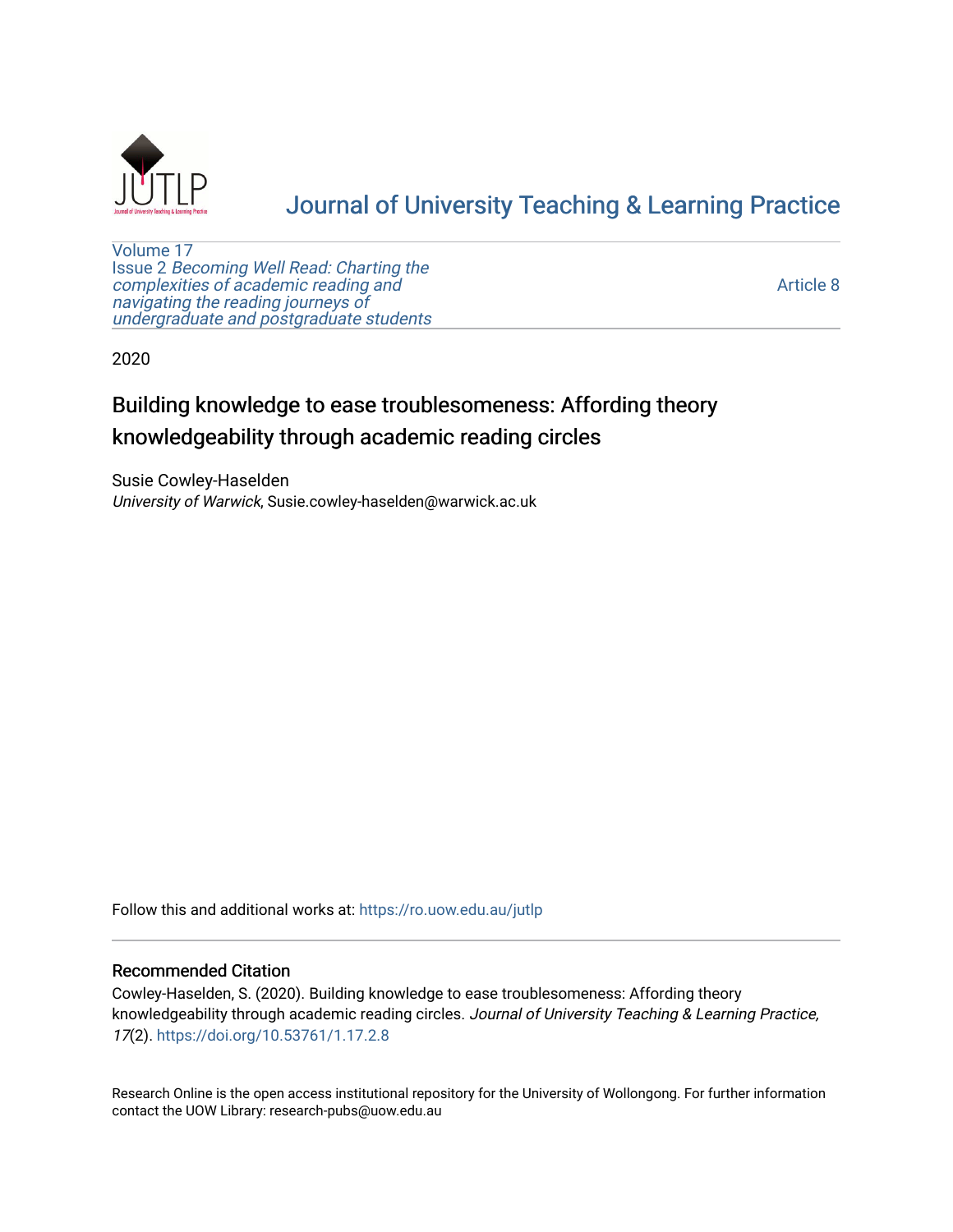## Building knowledge to ease troublesomeness: Affording theory knowledgeability through academic reading circles

## Abstract

Academic reading for knowledge building is under-researched in the field of English for Academic Purposes (EAP); a field that foregrounds academic writing above all other skills. Alongside this dearth of literature, a relative wealth of literature exists which identifies the 'troublesomeness' of academic reading. This paper argues that reading for knowledge building is one way to ease the troublesomeness of academic reading within the field of EAP, with a focus on reading to build knowledge of theory and theory use. This paper reports on findings from a study which explores how taught postgraduates on a presessional course acquire the threshold concept of 'theory knowledgeability' (Cowley-Haselden 2020) through reading and discussion. 'Theory knowledgeability' can be defined as not just acquiring knowledge of how to use theory in academic practice, but also acquiring knowledge of particular theory/ theories themselves. This knowledge is one key to unlocking success in postgraduate level education. Through the analysis of knowledge practices within academic reading circles performed by postgraduate presessional students from a range of disciplines within the social sciences, it is argued that acquiring the threshold concept of theory knowledgeability allows students to emerge as a more legitimate knower in the UK higher education context.

## Keywords

Academic reading, EAP, theory knowledgeability, Legitimation Code Theory

This article is available in Journal of University Teaching & Learning Practice: [https://ro.uow.edu.au/jutlp/vol17/iss2/](https://ro.uow.edu.au/jutlp/vol17/iss2/8)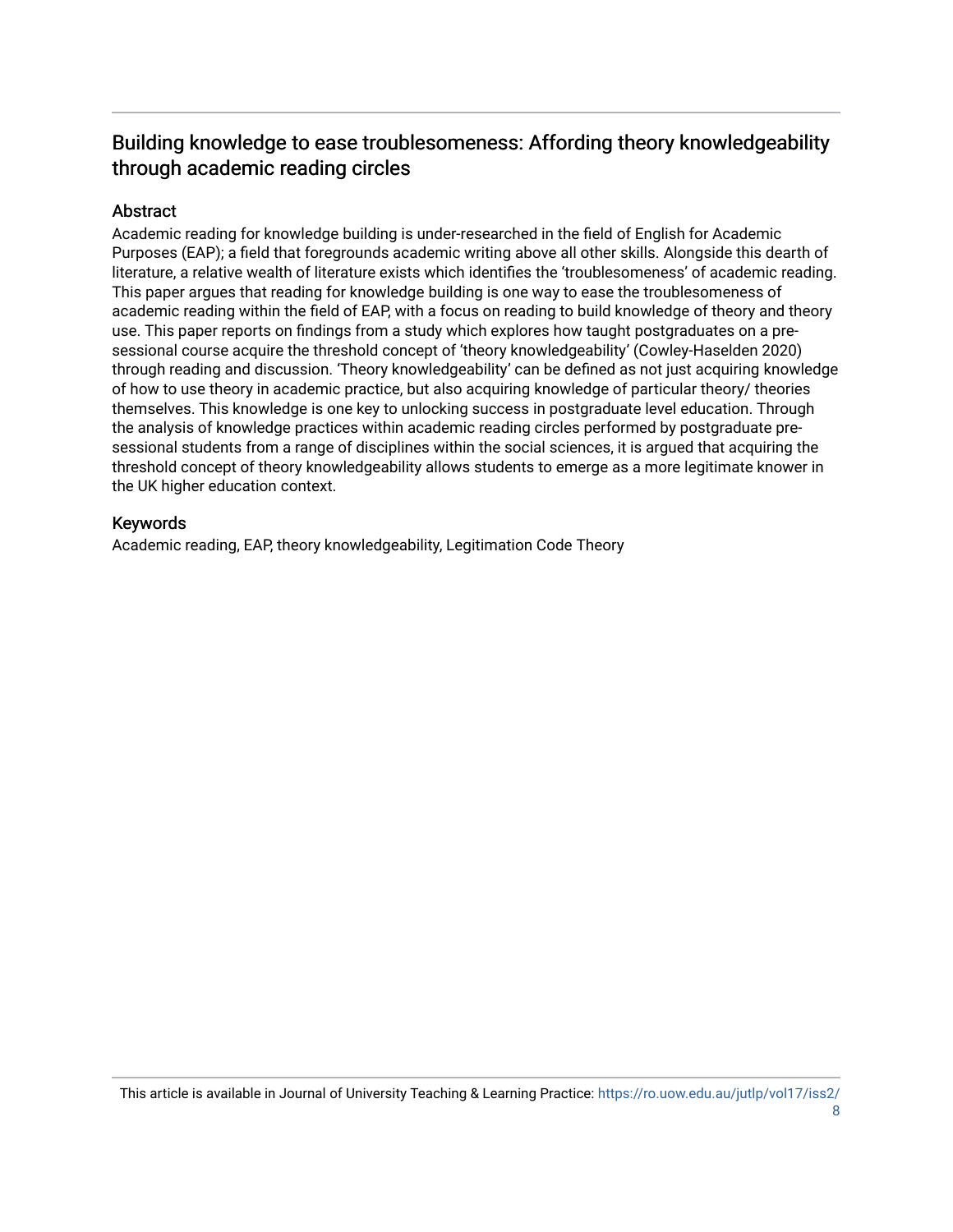

# [Journal of University Teaching & Learning Practice](https://ro.uow.edu.au/jutlp)

[Volume 17](https://ro.uow.edu.au/jutlp/vol17) Issue 2 [Becoming Well Read: Charting the](https://ro.uow.edu.au/jutlp/vol17/iss2) [complexities of academic reading and](https://ro.uow.edu.au/jutlp/vol17/iss2)  [navigating the reading journeys of](https://ro.uow.edu.au/jutlp/vol17/iss2) [undergraduate and postgraduate students](https://ro.uow.edu.au/jutlp/vol17/iss2)

[Article 8](https://ro.uow.edu.au/jutlp/vol17/iss2/8) 

2020

# Building knowledge to ease troublesomeness: Affording theory knowledgeability through academic reading circles

Susie Cowley-Haselden University of Warwick, Susie.cowley-haselden@warwick.ac.uk

Follow this and additional works at: [https://ro.uow.edu.au/jutlp](https://ro.uow.edu.au/jutlp?utm_source=ro.uow.edu.au%2Fjutlp%2Fvol17%2Fiss2%2F8&utm_medium=PDF&utm_campaign=PDFCoverPages) 

### Recommended Citation

Cowley-Haselden, S. (2020). Building knowledge to ease troublesomeness: Affording theory knowledgeability through academic reading circles. Journal of University Teaching & Learning Practice, 17(2). [https://ro.uow.edu.au/jutlp/vol17/iss2/8](https://ro.uow.edu.au/jutlp/vol17/iss2/8?utm_source=ro.uow.edu.au%2Fjutlp%2Fvol17%2Fiss2%2F8&utm_medium=PDF&utm_campaign=PDFCoverPages)

Research Online is the open access institutional repository for the University of Wollongong. For further information contact the UOW Library: research-pubs@uow.edu.au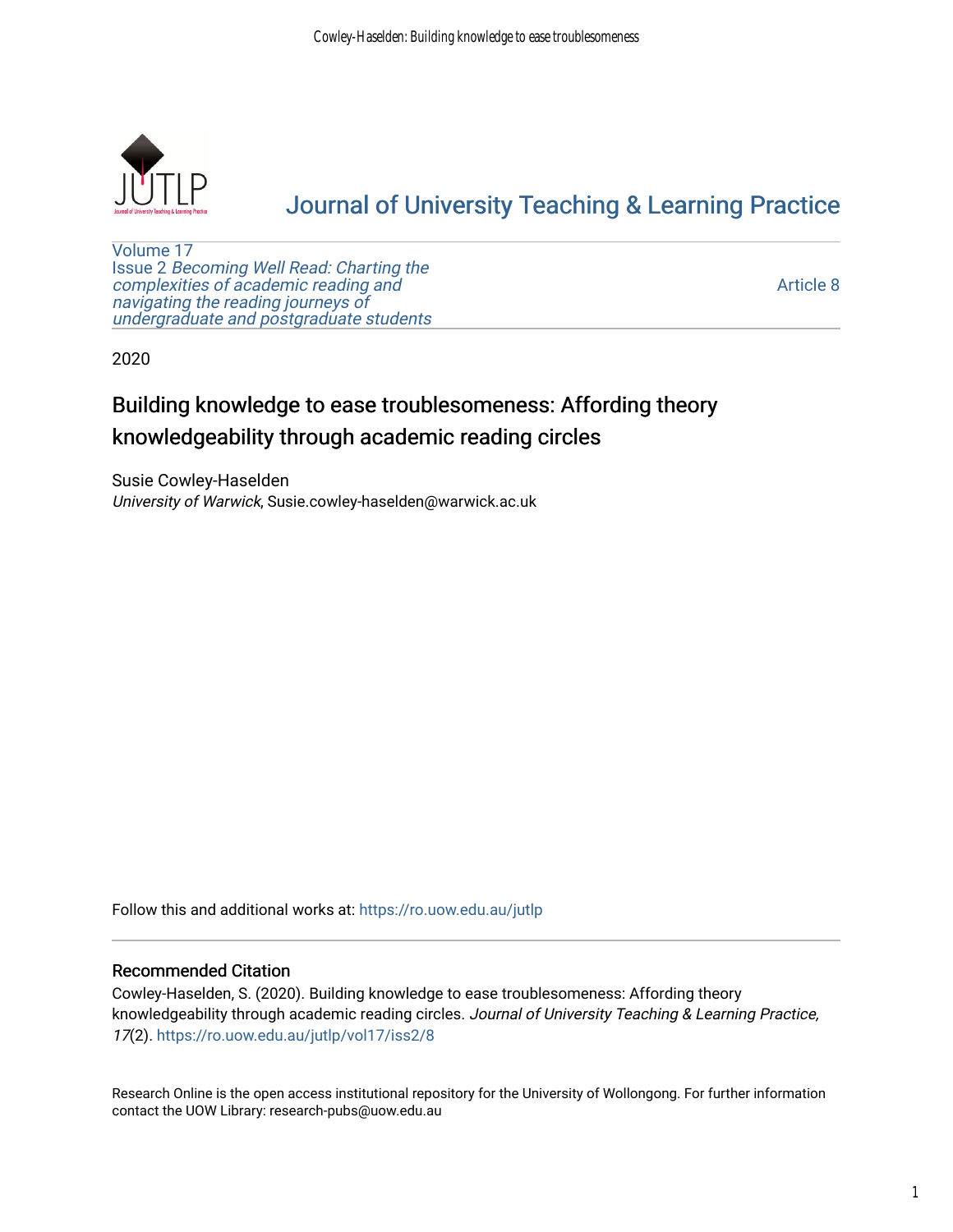## Building knowledge to ease troublesomeness: Affording theory knowledgeability through academic reading circles

## Abstract

Academic reading for knowledge building is under-researched in the field of English for Academic Purposes (EAP); a field that foregrounds academic writing above all other skills. Alongside this dearth of literature, a relative wealth of literature exists which identifies the 'troublesomeness' of academic reading. This paper argues that reading for knowledge building is one way to ease the troublesomeness of academic reading within the field of EAP, with a focus on reading to build knowledge of theory and theory use. This paper reports on findings from a study which explores how taught postgraduates on a presessional course acquire the threshold concept of 'theory knowledgeability' (Cowley-Haselden 2020) through reading and discussion. 'Theory knowledgeability' can be defined as not just acquiring knowledge of how to use theory in academic practice, but also acquiring knowledge of particular theory/ theories themselves. This knowledge is one key to unlocking success in postgraduate level education. Through the analysis of knowledge practices within academic reading circles performed by postgraduate presessional students from a range of disciplines within the social sciences, it is argued that acquiring the threshold concept of theory knowledgeability allows students to emerge as a more legitimate knower in the UK higher education context.

## Keywords

Academic reading, EAP, theory knowledgeability, Legitimation Code Theory

This article is available in Journal of University Teaching & Learning Practice: [https://ro.uow.edu.au/jutlp/vol17/iss2/](https://ro.uow.edu.au/jutlp/vol17/iss2/8) [8](https://ro.uow.edu.au/jutlp/vol17/iss2/8)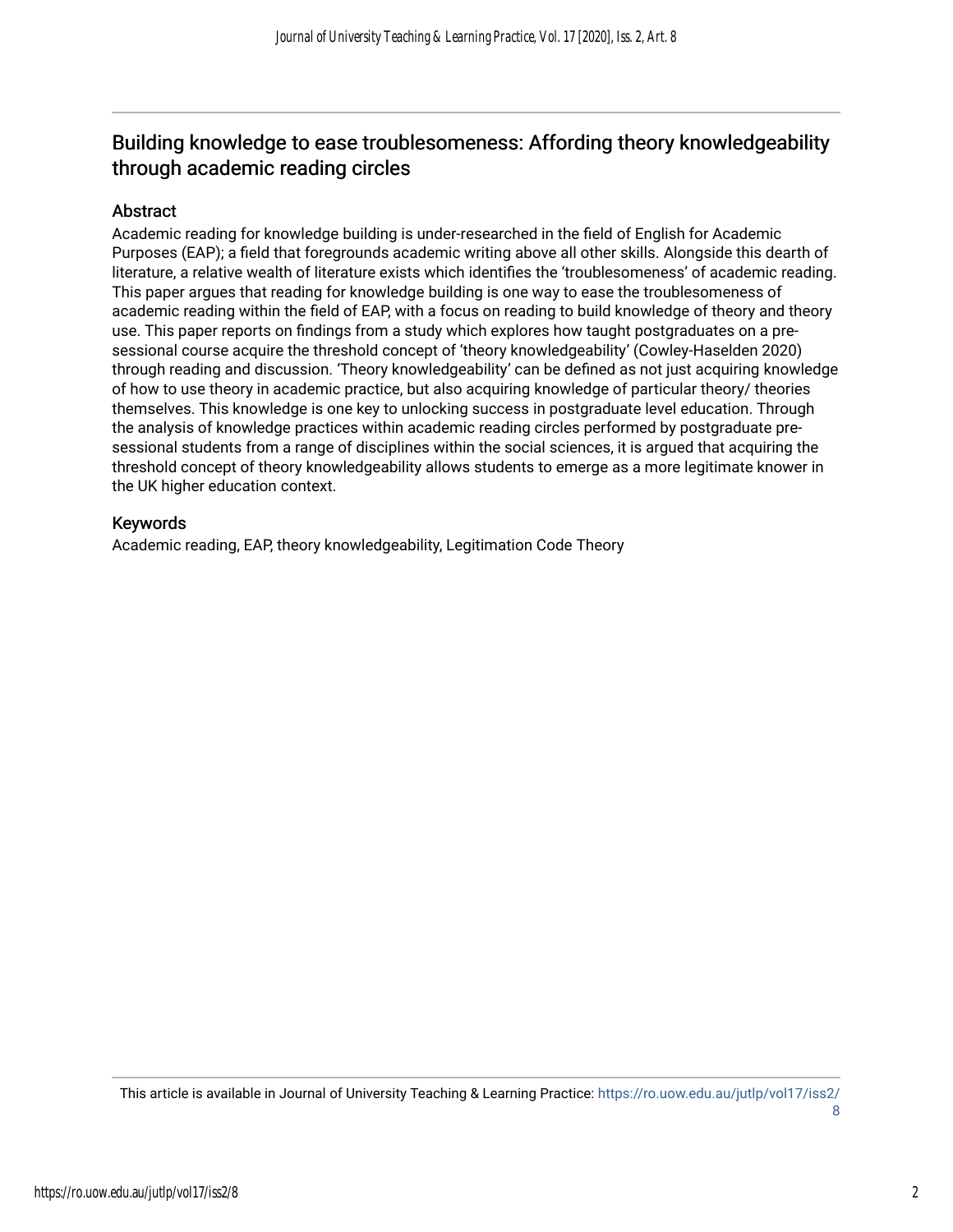## **Introduction**

Many university level international students who speak English as an Additional Language (EAL) and wish to study in the UK are required to embark on preparatory courses before progressing to their academic degree. These courses are aimed at enabling students to meet the respective academic and/or language entry requirements of their chosen degree via Foundation programmes or via English for Academic Purposes (EAP) programmes (known as Pre-Sessional courses in the UK). EAP has been defined as "language research and instruction that focuses on the specific communicative needs and practices of particular groups in academic contexts. It means grounding instruction in an understanding of the cognitive, social and linguistic demands of specific academic disciplines" (Hyland & Hamp-Lyons 2002, p. 2). Although this may sound rather holistic, in reality within EAP pedagogy and research the onus has traditionally been placed on academic writing. There is sound logic to this as EAP's raison d'être is to prepare students for success in their academic studies, and this success is overwhelmingly measured by written output. However, this does mean that the other skills are fairly neglected. Reading in EAP is often not analysed in its own right but in conjunction with writing (Delaney 2008; Windsor & Park 2014; Dovey 2010; Gebril & Plakans 2016) and hence the focus is on source use (McCulloch, 2013; Payant et al, 2019) and paraphrasing (Hirvela & Du 2013). Reading is explored as a skill that needs to be honed to improve academic writing, rather than as a practice that enables the accumulation of knowledge in and of itself.

This paper is concerned with exploring reading as knowledge building on a Pre-Sessional course for taught postgraduate students in a post-'92 university in the UK. The paper outlines arguments for academic reading as social practice and a threshold concept. The paper details findings from a qualitative study, the aim of which is to explore the co-construction of knowledge through the discussion of academic reading focused on theory and whether this develops 'theory knowledgeability' in students. 'Theory knowledgeability' can be defined as not just acquiring knowledge of how to use theory in academic practice (the ability to convert theory into practice), but also acquiring knowledge of particular theory/ theories themselves. The Quality Assurance Agency for Higher Education in the UK (QAA) highlights that master's students should develop "the ability to convert theory into practice from a critical and informed perspective" (2015, p. 6). This ability is valorised in numerous higher education settings around the world yet is not often addressed on pre-sessional courses. This study aims to offer some solution to fill this void on presessional courses and go some way to developing EAL students as legitimate knowers in a UK higher education context.

EAL students who come to the UK to undertake postgraduate courses often have to 'hit the ground running'. Predominantly, these students will have had a very different experience at undergraduate level in their country where key skills such as converting theory into practice are less valorised than in the UK context. These students will also most likely have studied IELTs prior to undertaking their pre-sessional course. This language proficiency test does not help develop essential academic skills in students. Therefore, whatever their discipline, students have a very limited time to socialise into 'postgraduateness' before starting their master's programmes. This study is a small step in an attempt to consider how EAP can best help address this issue, ensuring that EAL postgraduate students are inducted into legitimated academic practices. The questions at the heart of this study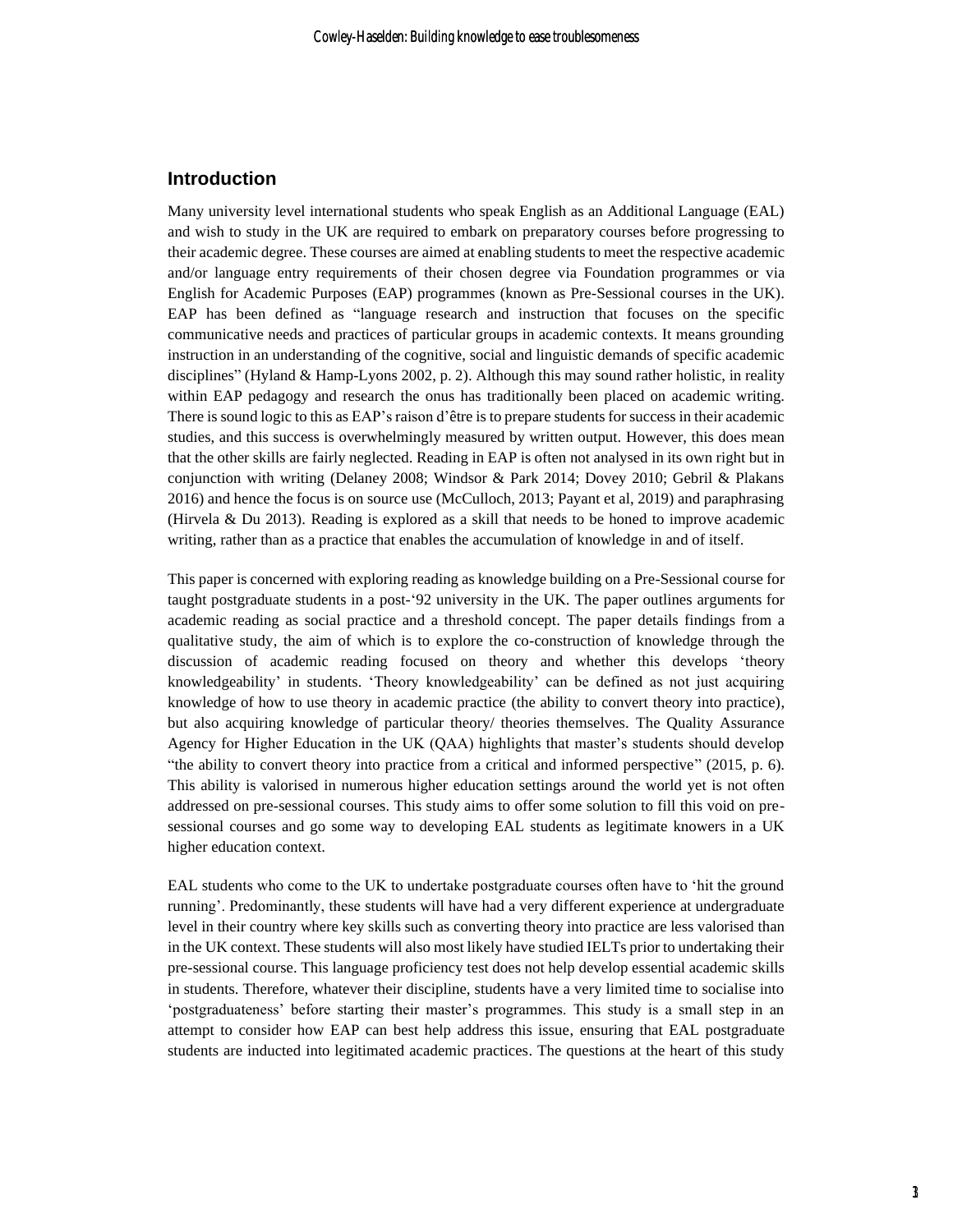are: What happens when postgraduate pre-sessional students discuss theory? What impact does this have on their knowledge practices? And, what are the potential implications for EAP pedagogy?

#### *Academic reading as social practice*

Much has been written about academic writing as social practice, in particular since the inception of the highly influential Academic Literacies via Lea and Street (1998). While this proliferation of literature has done much to highlight the importance of writing as social practice within EAP (see for example the work of Ken Hyland, John Flowerdew and Theresa Lillis), little attention has been paid to reading as social practice. Through a scoping study of literature related to academic reading, Baker et al. (2019) highlight the invisibility of academic reading as social practice. While this is a valid point, Baker et al. (2019) simply highlight the issues rather than making an attempt to address the gaps they identify, and clearly much work in this area is needed. Like Baker et al (2019) and Abbot (2013), Bharuthram and Clarence (2015) also bemoan the lack of attention paid to academic reading, especially given its key role in helping students acculturate into a given academic discipline, that is learning how to 'be' in academia from exposure to a discipline's idiosyncratic behaviour, values, thinking and communication. Abbot (2013) concludes that lecturers believe that in order for students to develop a critical understanding of a text, they should enter into a dialogue with it, developing their own ideas. The idea of opening up dialogue around a text is at the heart of this study, though not simply between text and reader (as in Abbot's case), but between a group of students and text and therefore literally opening up space for dialogue. The critical understanding of the text in this study is socially constructed via group discussions. These discussionsfollow Seburn's (2016) Academic Reading Circles (ARC) model, which enables students to collaboratively develop deeper comprehension of a text by engaging "with a text through different lenses that draw attention to specific types of information, and … co-construct[ing] knowledge discovered from these lenses for a clearer overall picture of the meaning and significance of the text" (p. 6). That is not to say that a unanimous and uniform understanding is desired, on the contrary. Rather the idea is that students mediate their own meaning through discussion with their peers and that from this they become socialised into some of the legitimated practices of academia.

#### *Academic reading as threshold concept*

Bharuthram and Clarence (2015, p. 43) cite Bharuthram (2012) to highlight that legitimated learning "at university [includes] the ability to read relevant texts critically, and analyse, synthesise and evaluate knowledge is a common requirement at all levels of study". Although this is addressing higher education in South Africa, UK-based Abbot (2013) concurs in his study of threshold crossing in academic reading. The notion of threshold concepts was developed by Meyer and Land (2003, p. 4) and essentially involves "a transformed perspective [which] is likely to involve an affective component – a shift in values, feeling or attitude". It is these transformative and affective elements that distinguish a threshold concept from a core concept within a discipline. Acquiring this transformed perspective is often troublesome and is characterised by time spent within the 'liminal space' (the space occupied by a learner as they acquire a threshold concept – for some this will be relatively plain sailing, for others it can cause feelings of being 'stuck'). Many threshold concepts have been identified within various fields of undergraduate study (Meyer & Land 2005; Meyer & Land 2012; Land, Meyer & Smith 2008). More recently, interdisciplinary, generic skills have been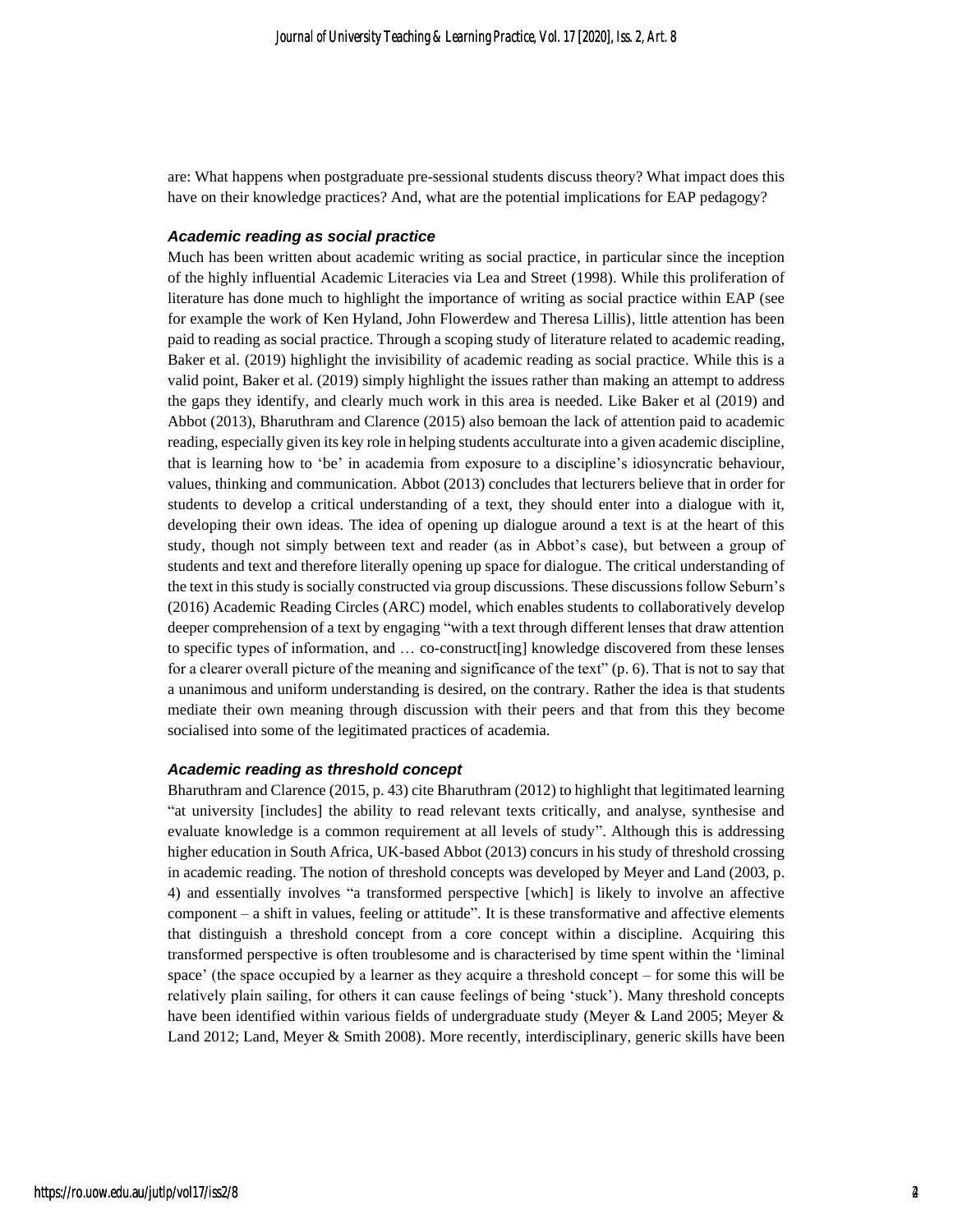identified as threshold concepts in academic writing (Adler-Kassner & Wardle 2015) and within the arena of doctoral study, the use of reading and theorising (Kiley & Wisker 2009; Wisker 2015; Kiley 2009). Whilst the majority of threshold concepts literature has been focused on undergraduate and doctoral level studies, this study is concerned with master's level study. Not the use of reading *for* writing as is the focus with Abbott and Kiley and Wisker, or the ability to theorise, but the use of reading to build knowledge of and about theory, therefore, acquiring the threshold concept of 'theory knowledgeability' (Cowley-Haselden 2020).

Work within threshold concepts is not without its critics. Nicola-Richmond et al. (2018) have observed that the prolific identification of troublesome concepts is often at the expense of empirical rigour, arguing that threshold concepts are regularly self-identified without sufficient justification, or with sparse details regarding identification and research methods. The identification of 'theory knowledgeability' is perhaps guilty of this. However, the current study is not aiming to contribute to the ever-multiplying list of threshold concepts, rather, the aim is to name the troublesomeness of using theory in academic practice. Although Nicola-Richmond et al.'s (2018) criticism of research rigour within threshold concepts is valid, there have been no attempts to discredit the notion that academic reading and theorising are troublesome for students. Another criticism of threshold concepts literature is that little work has been done to gain insight into what happens within the liminal space students invariably occupy when trying to acquire said troublesome knowledge/ skills, especially when it comes to analysing discourse within the liminal (Cowley-Haselden 2020). This study aims to explicitly address the omission of discourse analysis in threshold concepts work to date.

### **The study**

*'I think we don't know what is theory. We can explain in a dictionary way but when we talk about theory use we are stuck*' [Cf1: pilot 2015]

As mentioned above, this research is driven by the questions: What happens when postgraduate pre-sessional students discuss theory? What impact does this have on knowledge practices? And what are the potential implications for EAP pedagogy?

#### *Context*

The data reported on in this paper is one part of data collected for a PhD study. The study took place on a 6-week summer EAP pre-sessional course at a post '92 university over the course of two years (2017 and 2018). This is a high-stakes course whereby successful completion is a prerequisite to undertaking academic studies in the autumn term. Given the high-stakes nature of the course the study took place in off syllabus 'free' sessions. Participants were assured that participation was voluntary and if students preferred not to take part in the research, they could still participate in the activities. The researcher was the course director of the pre-sessional course at the time. This could have raised issues around how comfortable students would have been to decline to participate and only one student from the two years did decline. The data discussed here was collected from 6 participants in the summer of 2018. The participants were from China, Thailand and Bangladesh and were progressing on to master's courses in the Faculty of Business and Law and the Faculty of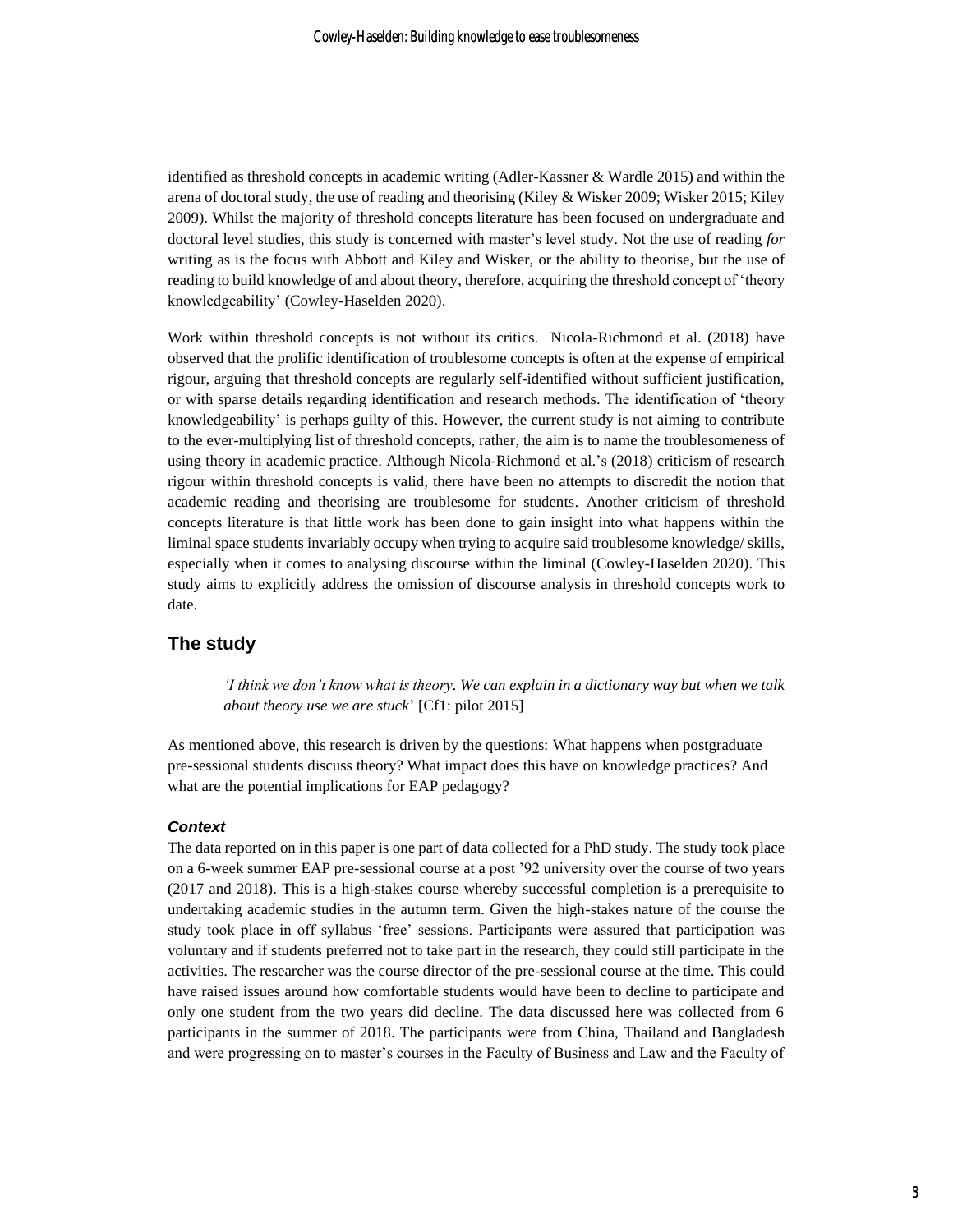Education. Ethics was approved for the project from both the researcher's place of work and the institution supervising the PhD.

#### *Methods*

To address the research questions, participants were given 3 texts to discuss over a series of 4 sessions, each lasting approximately 40 minutes. The study design entailed the participants using the Academic Reading Circle (ARC) model (designed by Seburn, 2016) while reading a series of texts chosen to scaffold their understanding of theory and how a particular theory can be applied to different disciplines and to the everyday. The first text provided a discussion of what theory is (in a Management context), the second text explored the theory of Semiotics using fairly 'everyday' examples from society and the third reading was a text exploring Semiotics within the individual participant's undergraduate degree area of specialism (therefore the group discussed 6 different texts in this discussion). The final discussion was based on revisiting the previous 3 texts.

For the ARC process students were assigned one of six roles (Discussion Leader, Connector, Contextualiser, Visualiser, Summariser, and Highlighter) designed to foster more critical and engaged reading. Students read the assigned text and prepared their role prior to joining an in-class group discussion (it should be highlighted that although these discussions took place in the classroom, there was no researcher or teacher involvement or intervention). The main data reported on here was collected via videoing the ARC discussions and then the discussions were transcribed by the researcher for analysis. During transcription, participants were anonymised and assigned a code purely for differentiation purposes. The data was transcribed verbatim to include errors with grammar and vocabulary. Inaudible utterances were identified in the transcription. The data was then analysed in 'moves' rather than clauses or turns. Moves may comprise of a clause, a sentence or several sentences, the distinguishing factor being that the move is relative to particular strength of semantic gravity within the translation device devised for translating between theory and data (see below).

#### *Theoretical framework - Legitimation Code Theory*

This paper analyses knowledge practices within the ARC discussions using the framework of Legitimation Code Theory (LCT) (what follows will provide only a brief overview of LCT, for a more in-depth introduction to LCT see Maton (2014), and Maton, Hood and Shay (2016)). As this research is concerned with notions of academic reading within EAP as social practice and enabling access to legitimated practices in UK higher education it is logical to analyse the data through a sociological lens. LCT builds on the work of Basil Bernstein and provides a toolkit for uncovering what constitutes legitimate knowledge and knowers in a given context and therefore enabling access to education through uncovering 'the rules of the game' (Maton 2014).

LCT concepts reveal the 'rules of the game' shaping different arenas of social life, such as education. Such bases of achievement are typically tacit, so actors whose social backgrounds do not equip them with keys to these 'legitimation codes' are disadvantaged. By making the codes visible, LCT enables the rules of the game to be taught and learned or changed, advancing social justice (Legitimation Code Theory 2019a).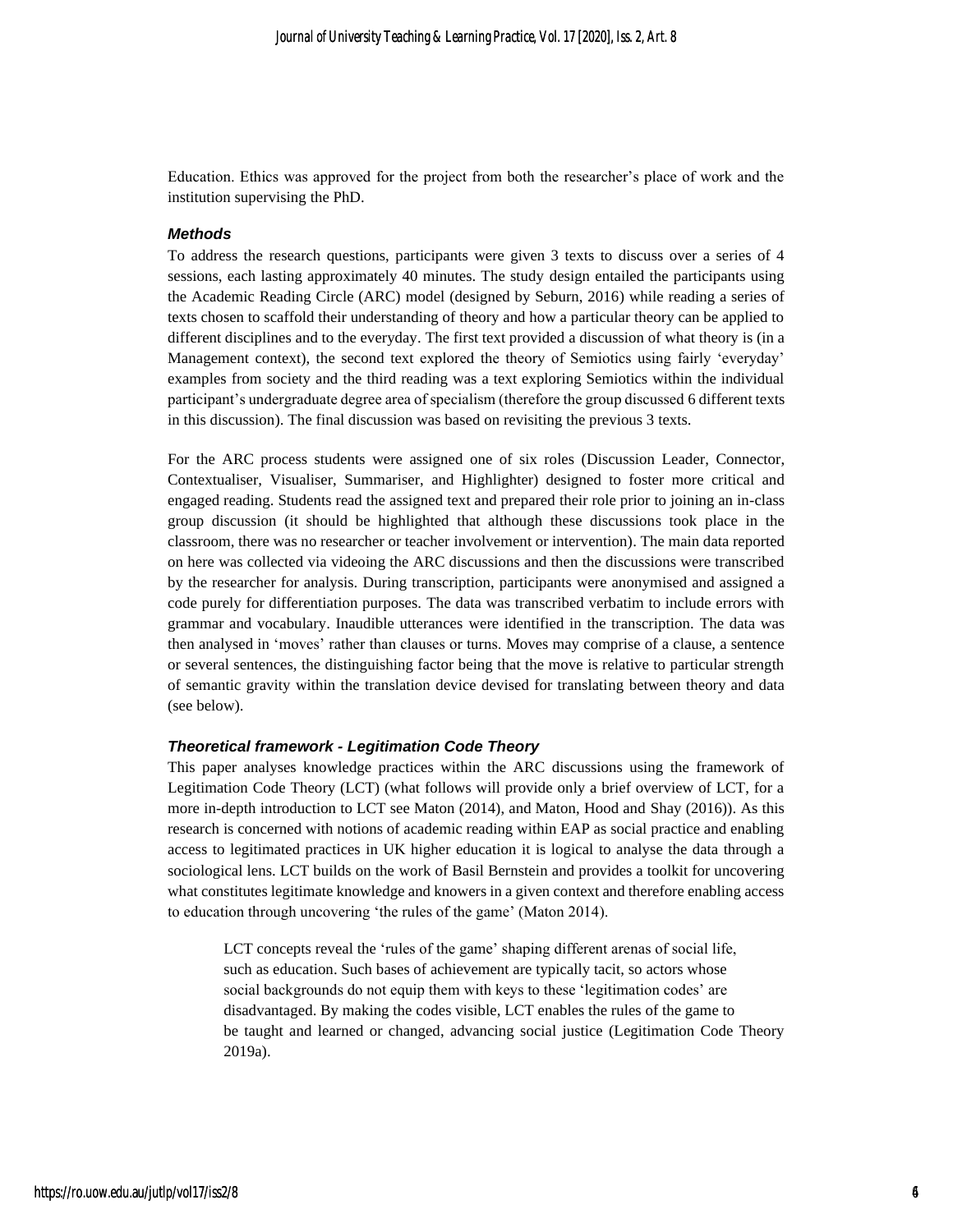As mentioned above, Legitimation Code Theory (LCT) was born from the work of Basil Bernstein. It follows in Bernstein's footsteps in reaching for the greater goal of uncovering the obstacles to success for many within education (and beyond) and achieving some form of social justice. "LCT is a sociological toolkit for the study of practice" (Maton 2013, p. 10), and in particular knowledge practices. LCT takes a social realist position on knowledge, meaning knowledge is real and is socially produced (Maton 2013), as such knowledge can be analysed as an object in its own right (Maton 2014). Maton (2014, p. 15) is keen to highlight that, "LCT is a practical theory rather than a paradigm, a conceptual toolkit and analytic methodology rather than an '-ism', and sociological rather than philosophical". As will be seen in the next section, LCT encourages a unique two-way dialogue between theory and data.

There are three widely employed dimensions within LCT (Specialization, Semantics and Autonomy), however this paper is only concerned with the dimension of Semantics. 'The dimension of Semantics explores the context-dependence and complexity of practices, dispositions and contexts' (Legitimation Code Theory 2019b). Context dependence is explored through semantic gravity and complexity through semantic density. Together the analysis of semantic gravity and semantic density affords a rich insight into how knowledge builds over time, however it is also possible to analyse these aspects of Semantics independently (Maton 2014) thus, this paper focuses on semantic gravity alone.

*Semantic gravity* (SG) refers to the degree to which meaning relates to its context. Semantic gravity may be relatively stronger  $(+)$  or weaker  $(-)$  along a continuum of strengths. The stronger the semantic gravity  $(SG<sub>+</sub>)$ , the more meaning is dependent on its context; the weaker the semantic gravity (SG-), the less dependent meaning is on its context (Maton 2013, p. 11).

Context in this study is the text or texts being discussed within the ARC. Thus, stronger semantic gravity (SG+) refers to comments made about the text and its contents and weaker semantic gravity (SG-) relates to comments that extend the text content to other, more generalised, contexts.

#### *Translation Device*

One criticism of qualitative research can be that is it often not generalisable. However, thick description of data can afford transferability (Mackey & Gass 2005). LCT affords this thick description through utilizing translation devices: "A key task in LCT is … to establish the empirical realizations of concepts within each specific phenomenon and to make this explicit in the form of a 'translation device' that relates concepts to data" (Maton & Chen 2020, p. 41). The translation device ensures that there is constant interactivity between theory and data by enabling clear paths between theory and data and data and theory. For the purposes of analysing the data for this study it was necessary to develop a translation device to map the concept of semantic gravity to the data (table 1). This translation device has been honed via several trips back and forth between the analytical concepts and the data and also via discussions with a peer working within the field of EAP and also the LCT framework. The translation device has been developed for a wider PhD study and therefore includes data from other ARC groups and discussions. The far left of the translation device indicates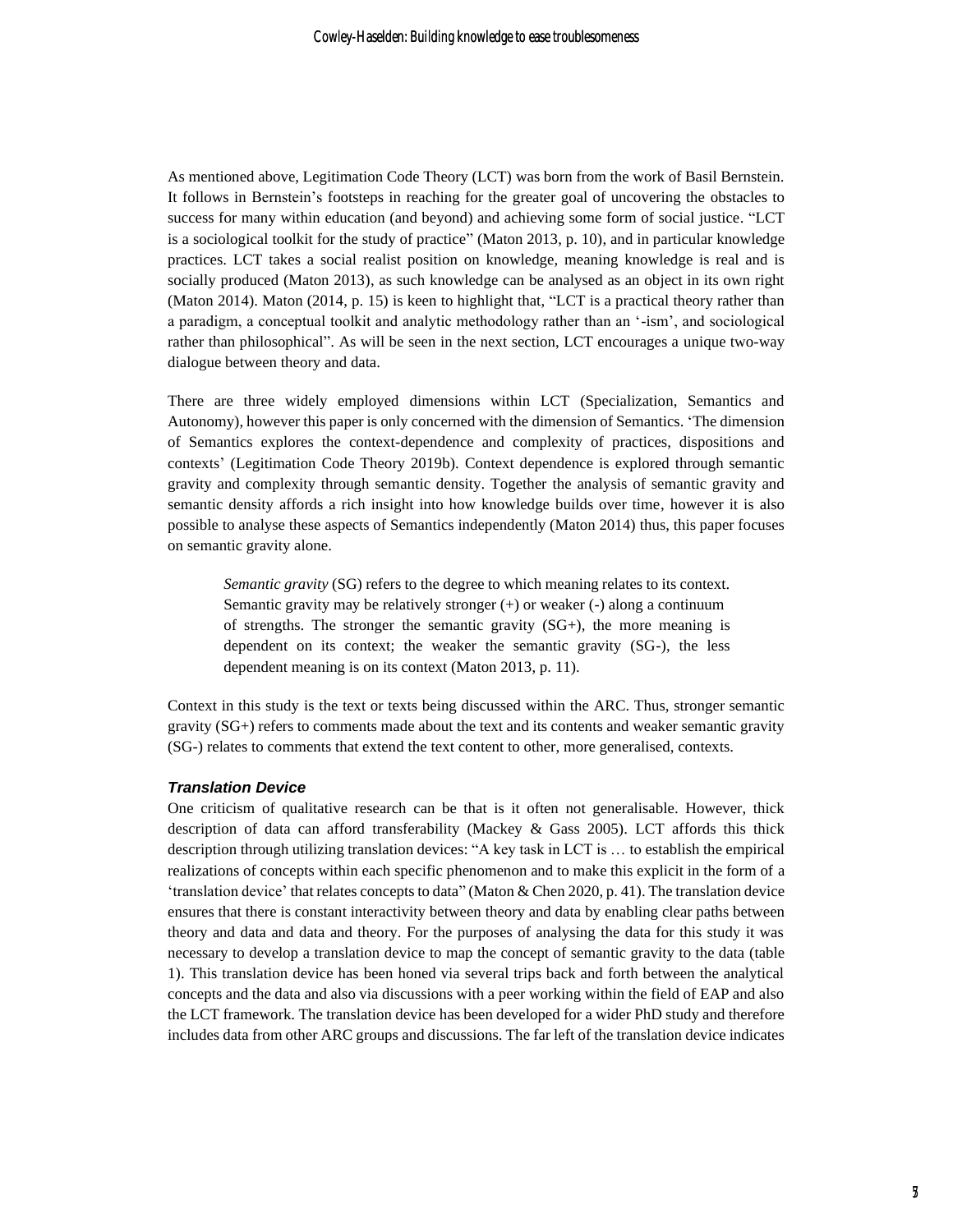the continuum of semantic gravity with increasing gradations as the table moves towards the right, ending in examples from the data to exemplify these gradations.

The extremes of context dependence and therefore semantic gravity within the discussions are whether turns are grounded within the text under discussion (SG+) or whether the turns extend beyond the context of this one given text (SG-). For example, turns focus only on the information within the text under discussion or they are concerned with information not within the confines of the text. Therefore, the first macro distinction of the data is separated somewhat simplistically between Grounded and Beyond respectively. Following on from this it is possible to refine gradations further. Within Grounded it is possible to distinguish between mere administration of the discussion - controlling who contributes and what is discussed (Administration) - and summarising the text (Summary). Beyond can be further refined into Empirical and Academic. Empirical is realised by the participant offering examples to further make sense of the information within the text. Academic is when the participant is able to see connections between the information in the text under discussion (our context) and other texts beyond the assigned reading (other contexts).

It is possible to differentiate the data once more within the Administration, Summary, Empirical and Academic distinctions. The final micro level of gradation within Administration is People and Topic. Here speakers simply act as discussion administrators, ensuring speakers contribute and the discussion taking place maintains momentum. Weakening SG occurs through Summary. Here we can distinguish between Reproducing, where the speaker simply quotes from the text and does little else to contextualise the quote or offer any interpretation of it and Paraphrasing, where the participant summarises the content within the text using their own words and manages to translate the information in the text in order to better comprehend the information. This information is however, still grounded within the context of the text.

Even weaker SG as represented by Empirical and Academic can be further refined into Personalising and Generalising and Bridging and Reaching respectively. Personalising is where the speaker offers a personal example related to information within the text (though not confined to the text) that they can identify with. Generalising is similar in that an example is provided, however rather than an example from personal experience, the example offered is related to more generalisable experience and observations. Bridging weakens SG further still by moving beyond the text and making connections between the text under discussion and other texts discussed in previous ARCs. The weakest SG in this data comes in the form of Reaching beyond the context of the reading discussed and abstracting/ generalising information across to other contexts.

## **Findings**

### *Semantic profiles of the ARCs*

Below are the semantic profiles of the four ARC discussions. Each 'move' within the discussion has been coded according to the translation device and can therefore be plotted on the semantic gravity continuum.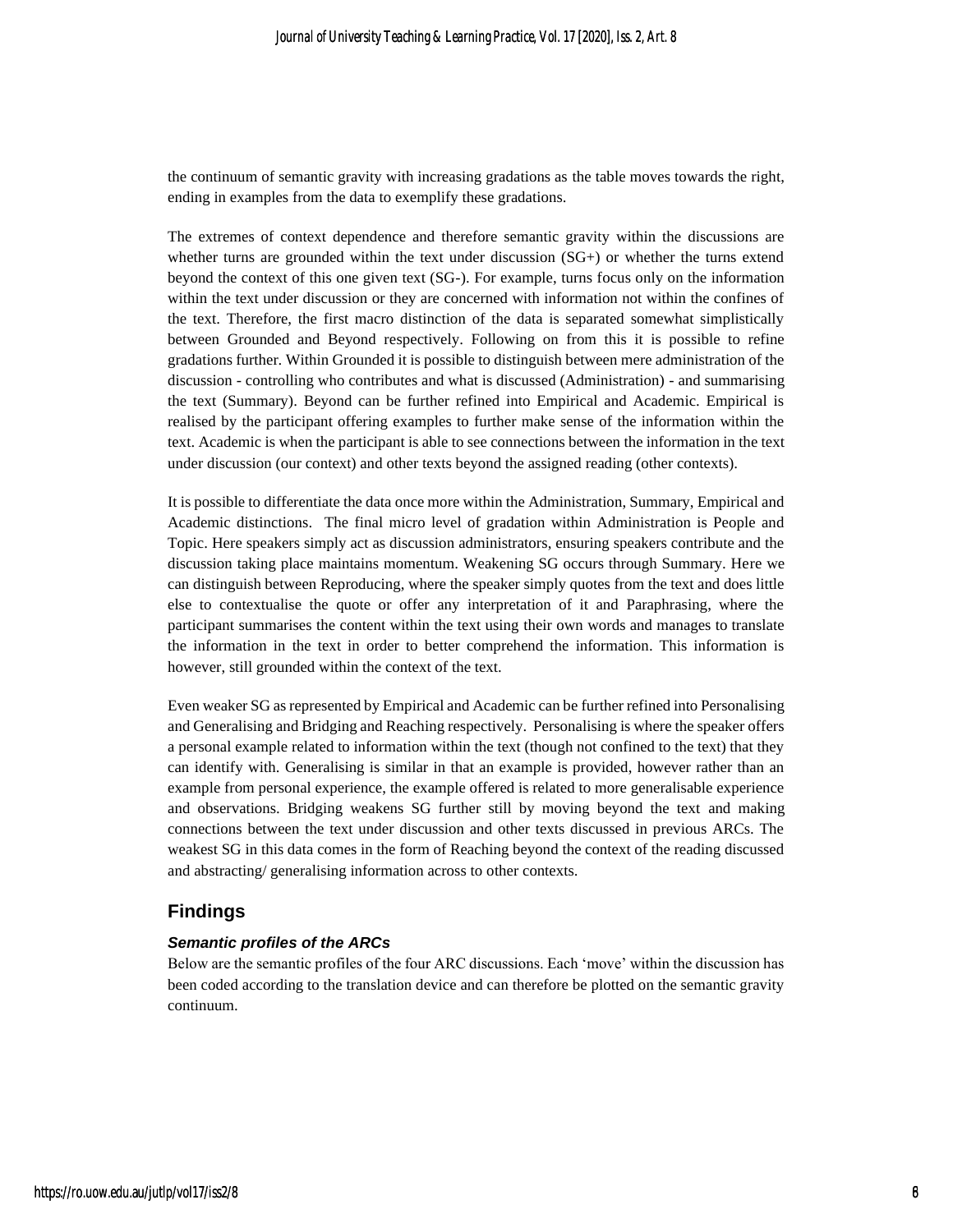| Coding of data along the semantic gravity |                |                 | <b>Examples from data</b>                                                                                                                                                                                                                                                                                                                                                                                                                                                                                                                   |
|-------------------------------------------|----------------|-----------------|---------------------------------------------------------------------------------------------------------------------------------------------------------------------------------------------------------------------------------------------------------------------------------------------------------------------------------------------------------------------------------------------------------------------------------------------------------------------------------------------------------------------------------------------|
| continuum                                 |                |                 |                                                                                                                                                                                                                                                                                                                                                                                                                                                                                                                                             |
| SG-<br>Beyond<br>the text                 | Academic       | Reaching        | Iqm1 [study 2 group 2 2018]: but I think yeah the theory or theories sometimes you can see that sometimes some theory appear and another<br>disappear that depend on yeah some expert or scientists or researchers maybe search in this field and maybe refute some theory because after<br>get some evidence and examples experience maybe can use this to refute some theory but still a lot of theory still reliable                                                                                                                     |
|                                           |                | <b>Bridging</b> | Cf1 [study 1 group 1 2017]: I think it is very similar because from the last article the author told me the theory come from the reality<br><b>Cm4</b> [study 1 group 1 2017]: So this article as a specific example for the last article                                                                                                                                                                                                                                                                                                   |
|                                           | Empirical      | Generalising    | Cm1 [Study 1 Group 2 2017]: I have another point that semiotics is useful for our life when you met a new people a new person you look at<br>his face his clothes and that is the semiotics you know that people who is maybe is polite people or maybe he don't want to make friends with<br>you maybe they're some you can't it hard to communication with him because the signs in the face or in the clothes or from he or her<br>behaviours we use this in the daily life use more frequently in the daily life I think this is useful |
|                                           |                | Personalising   | Cf2 [Study 2 group 1 2018]: for example in my teaching experience  I will offer some method to them to help them to improve their English<br>levels but sometimes I feel confused because I don't know whether my activities can applied to the student situation or whether it is effective<br>method for them to learn so if I want to solve that problem maybe I can find some theory because the theory often can tell me what a theory is<br>and it can be applied to which kind of situation                                          |
|                                           | Summary        | Paraphrasing    | Tf4 [study 2 group 1 2018]: then I would like to summarise my article structural aesthetics what we see is not always what we expect this<br>article it will state that [inside?] about the semiotic relate with the aesthetic of the building he suggest that the building is responsibility<br>between the architecture and the engineer                                                                                                                                                                                                  |
|                                           |                | Reproducing     | Bf1 [study 1 group 1 2017]: Yes according to OED dictionary "a supposition or a system of ideas intended to explain something" [quoted]<br>from text p. 222] this is called theory                                                                                                                                                                                                                                                                                                                                                          |
| Grounded<br>in text                       | Administration | Topic           | Tm1 [study 2 group 2 2018]: Ok now we already know about the author and I want to add a little question what do you think why he want to<br>write this article with semiotics and society?                                                                                                                                                                                                                                                                                                                                                  |
| $SG+$                                     |                | People          | <b>Tf3</b> [study 2 group 2 2018]: So Today we discuss about what is theory article so let $[Cf2]$ tell us about the author                                                                                                                                                                                                                                                                                                                                                                                                                 |

Table 1: Translation device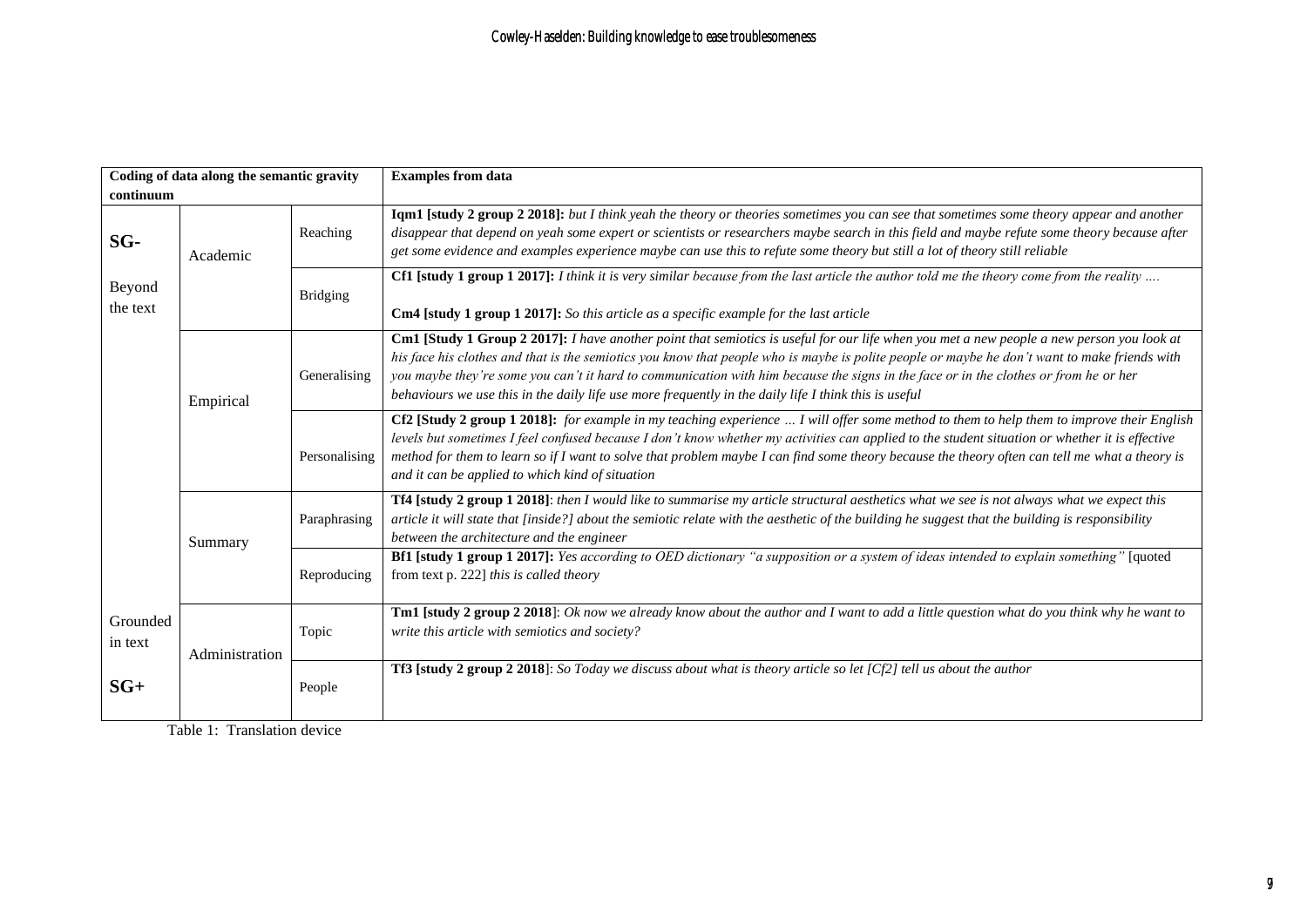*Semantic Profile of ARC 1*



Figure 1: Semantic profile of ARC 1

In the first ARC discussion the participants come together to discuss a text that explores 'What is Theory?' There is no Visualiser present as the student is absent. Although this is the first ARC of this study, participants are familiar with the format as the ARCs form their speaking assessments on their Pre-Sessional course. This discussion is early on in the course and participants are still being fairly mechanical in their performance of this task taking turns to contribute as instructed by the Discussion Leader. Therefore, what we see at the beginning of this discussion is a fairly regular oscillation between the Discussion Leader administrating the shift from information about context and key terms to summaries of the article content. The Contextualiser summarises the careers of the authors and the Highlighter defines key terms by summarising definitions from the text. All these turns are very much grounded in the context of the text and so SG is relatively strong. The Discussion Leader asks for an example of a theory and the Connector begins to weaken SG as he offers a general example of the theory of evolution by way of contributing to the group's definition of the term. The discussion then continues with an exploration of how other key terms connect within the article. There is then a significant weakening of semantic gravity in the discussion when the Discussion Leader asks the group to provide examples of theories from their own life experiences. The participants then offer examples of using theories to improve their teaching practice, and examples of using theory in their previous undergraduate Civil Engineering and Business studies. These examples are personal to the participants' experiences however, the Connector has researched a new example of a theory to share with the group in line with his ARC role. This is the only example of Bridging in this discussion as the participant introduces a new article and connects this to the article being discussed, therefore moving away from the specific context of the text under discussion and weakening SG still further. It is understandable that this is the only example of Bridging in this discussion as this is the first text discussed and therefore, there is little other reading to connect the text to at this point. The discussion then moves on to examine the differences in theory in different disciplines, with an acknowledgment that theories within social sciences are recycled and amended and theories within sciences are more fixed. Theory use depends on the problem. The strengthening and weakening of the semantic gravity in this ARC is largely controlled by the Discussion Leader.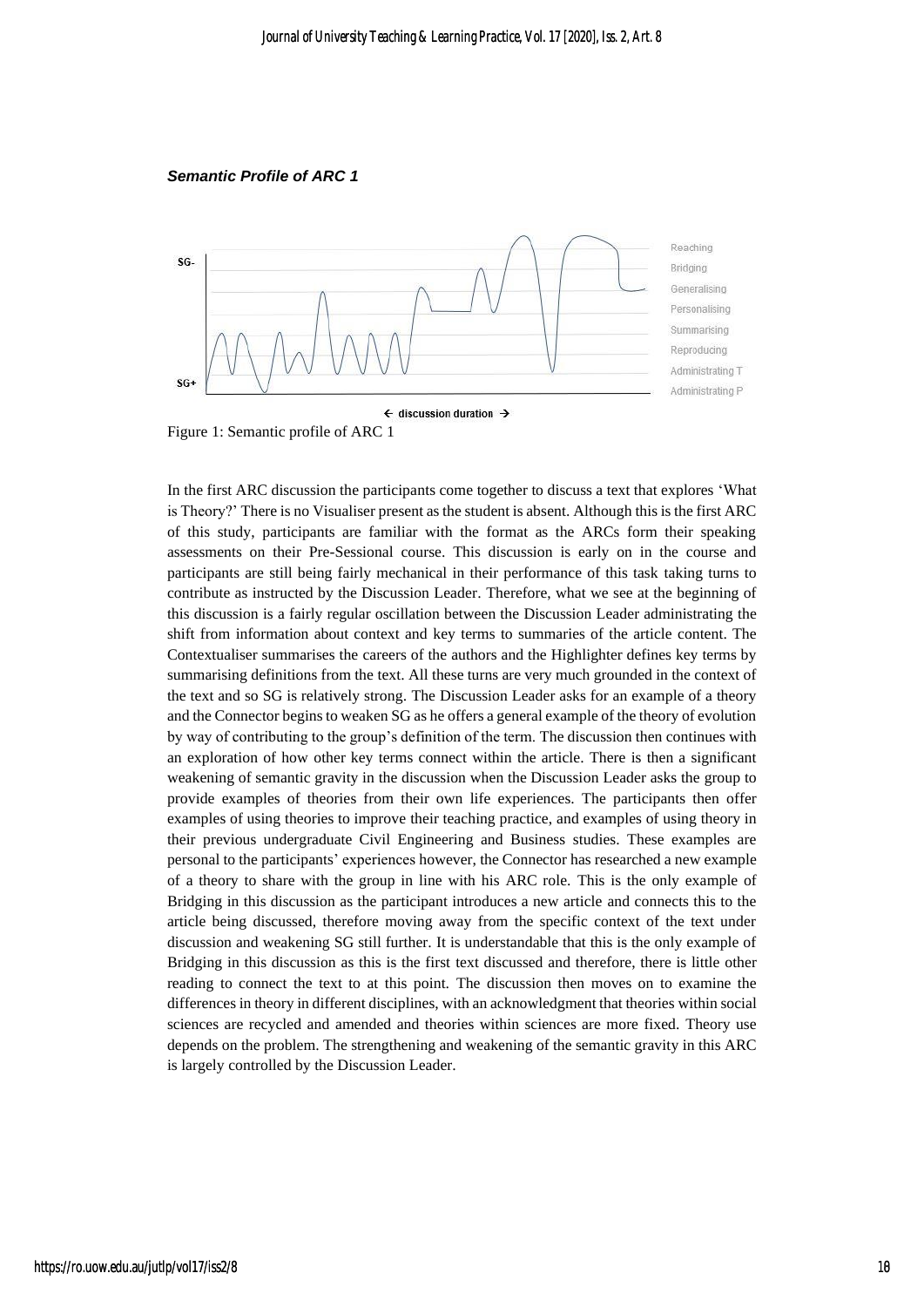

Figure 2: Semantic profile of ARC 2

The second ARC involved the group discussing a new article that introduces them to the theory of Semiotics using examples from society. Roles have been reassigned, meaning that the various roles are performed by a different member of the group. Again, the participant performing the Visualiser role is absent. The Discussion Leader begins the discussion by asking the participants to introduce themselves and their roles. The Contextualiser then gives the group information about the author, though this is quoted from Wikipedia and thus is simple reproduction (SG+). The Discussion Leader then asks the group why they think the author wrote the article, this levitates the discussion towards SG- as the responses begin to move between generalised justification of applying Semiotics to society (making an abstract concept more accessible) and summarising the content of the article. The Discussion Leader then asks the Highlighter to introduce the important vocabulary for understanding the article. The Highlighter defines Semiotics quoting from Wikipedia. The Summariser then begins to summarise the article but very quickly begins to offer generalised examples to help understand the content of the article. Almost all participants contribute here, offering examples and visuals to co-construct an understanding of signs, icons, symbols and indexes. The discussion continues this oscillation between Summarising, Generalising and Personalising as the group move between ideas in the text and offering examples from society and their individual cultures and experiences to aid their comprehension. Therefore, the majority of the discussion maintains a relatively middling SG. Interestingly, although the Connector is present, there is no attempt in this discussion to connect this text with the 'What is Theory?' text from the first ARC and so we see no Bridging in this discussion. The discussion also does not levitate to Reaching as the discussion stays grounded in the text.





Figure 3: Semantic profile of ARC 3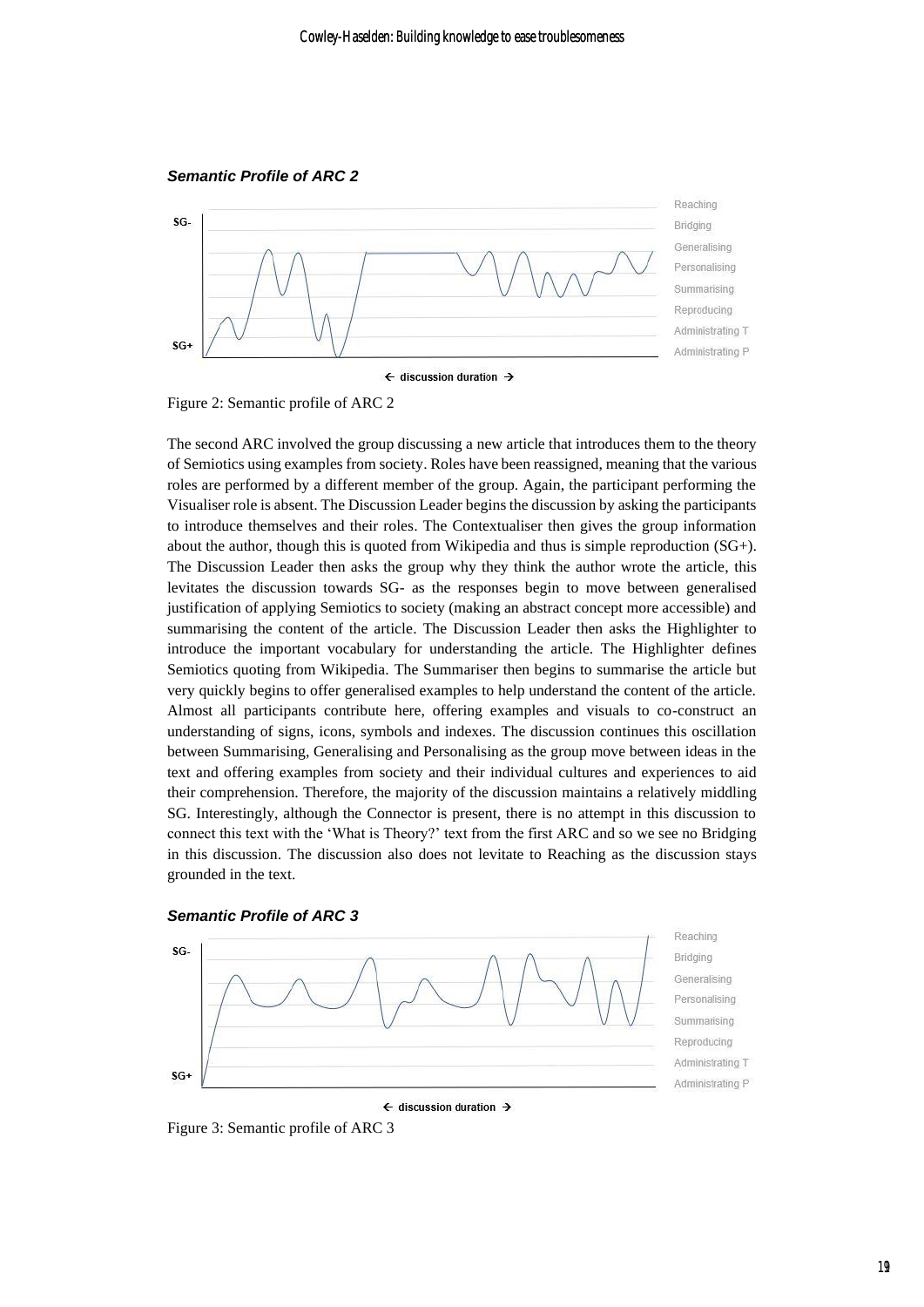In the third ARC the group are no longer constrained by the ARC roles and each participant has a text that explores Semiotics from within their undergraduate discipline. The rationale for this is that the participants would see a theory they are new to in the context of a subject they are familiar with. This third discussion is understandably longer than the previous two (lasting just over an hour as opposed to the average of 34 minutes) as the participants have to summarise their individual articles and have discussion questions to ask their groups. The discussion begins with one of the participants introducing themselves, their undergraduate studies and the topic of their article. They then proceed to highlight key terms, contextualise the article, summarise the main point and visualise by showing the group images that offer general examples related to the content of their article. The participant then asks the group to personalise this information by offering their own examples before choosing the next participant to discuss their article. This pattern is repeated by all 5 participants. Despite the fact that there are multiple articles being discussed, very little Bridging occurs between the speakers or between this third article and the previous two. The only example of Bridging occurs when one participant connects their article with another text that they have read related to their discipline, not the texts discussed in this intervention. The majority of this discussion occurs in middling SG.



*Semantic Profile of ARC 4*

Figure 4: Semantic profile of ARC 4

The final ARC did not involve the reading of a new article, rather the participants were asked to revisit the three articles already discussed. This final discussion was the shortest of the 4 (at a length of just over 21 minutes). Perhaps not surprisingly, with no specific text to discuss, the conversation exists in an almost constant state of levitation toward SG-. The conversation is almost exclusively Generalising, Bridging and Reaching as the participants endeavour to make connections between the articles and relate these connections to their own experience and studies.

### **Conclusion**

This paper asked what happens when postgraduate pre-sessional students discuss theory and what impact does this have on knowledge practices? And, what are the potential implications for EAP pedagogy? The semantic profiling of the discussions has illustrated that students operate within the full range of semantic gravity, but occupy different ranges at different stages.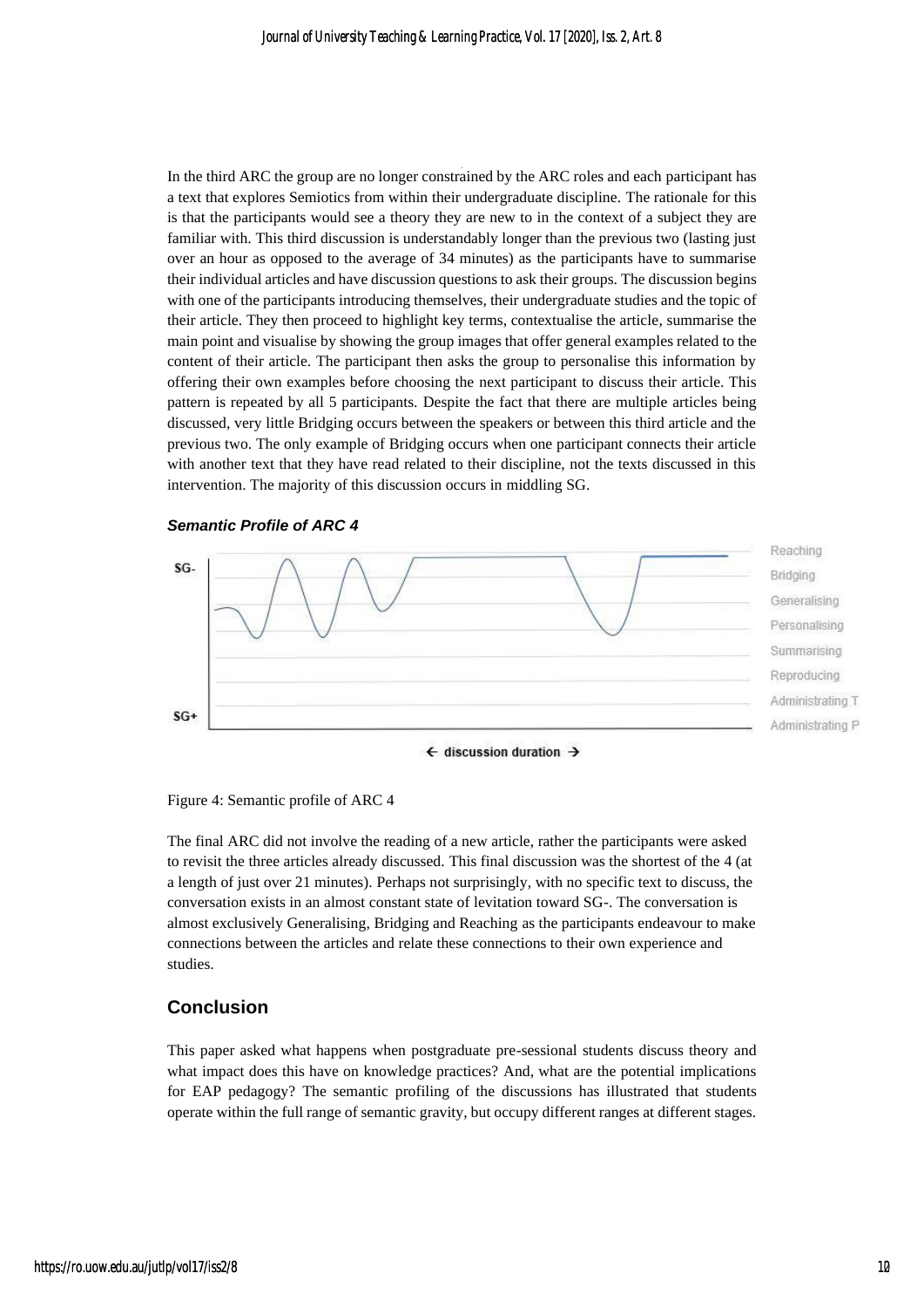Providing students with the opportunity to build their knowledge over a series of discussions and providing them with a model like ARC, affords them the ability to roam the full continuum more comfortably. When content is challenging for students they often cannot move beyond the text, therefore this unrestricted movement across the spectrum over the course of the 4 discussions is potential evidence that the troublesomeness of the reading is eased. The final ARC illustrates the ease with which students can make connections between their readings and beyond when they have the opportunity to build knowledge over time.

There are limitations to this study. The semantic profiles are heuristic and arguably subjective. It is hoped, however, that the constant return trips between data and theory to revise the translation device and discussions with knowledgeable peers goes some way to mitigate this. It is also rather difficult to fully appreciate the value of the Visualiser role in these discussions as those participants were absent in the first and second ARCs. This paper deals with a small part of the data collected for the PhD study, therefore it remains to be seen as to whether the patterns in this data are replicated across the other cohorts in the study. What this initial data suggests is that EAP pedagogy could benefit from a greater focus on reading. Not just reading as an aid to writing, but, the use of reading as social practice to build knowledge. There is much to be said about the role reading as social practice plays in the students' ability to build knowledge and ability to apply the reading to other contexts. In this case developing theory knowledgeability and enabling students to become a step closer to understanding legitimated postgraduate practice.

### **References**

- Abbott, R 2013, 'Crossing thresholds in academic reading', *Innovations in Education and Teaching International*, vol. 50, no. 2, pp. 191–201.
- Adler-Kassner, L & Wardle, E (eds) 2015, *Naming what we know: Threshold concepts of writing studies*, Utah State University Press, Boulder, CO.
- Baker, S, Bangeni, B, Burke, R & Hunma, A 2019, 'The invisibility of academic reading as social practice and its implications for equity in higher education: a scoping study', *Higher Education Research & Development*, vol. 38, no. 1, pp. 142–156.
- Barradell, S 2013, 'The identification of threshold concepts: a review of theoretical complexities and methodological challenges', *Higher Education*, vol. 65, no. 2, pp. 265–276.
- Bharuthram, S & Clarence, S 2015, 'Teaching academic reading as a disciplinary knowledge practice in higher education', *South African Journal of Education,* vol. 32, pp. 205- 214.
- Cowley-Haselden, S 2020, 'Analysing Discourse in the Liminal Space: Talking Our Way Through It' in JA Timmermans & R Land (eds.), *Threshold concepts on the edge,*  Brill Sense, Leiden.
- Delaney, YA 2008, 'Investigating the Reading-to-Write Construct', *Journal of English for Academic Purposes*, vol. 7, no. 3, pp. 140-150.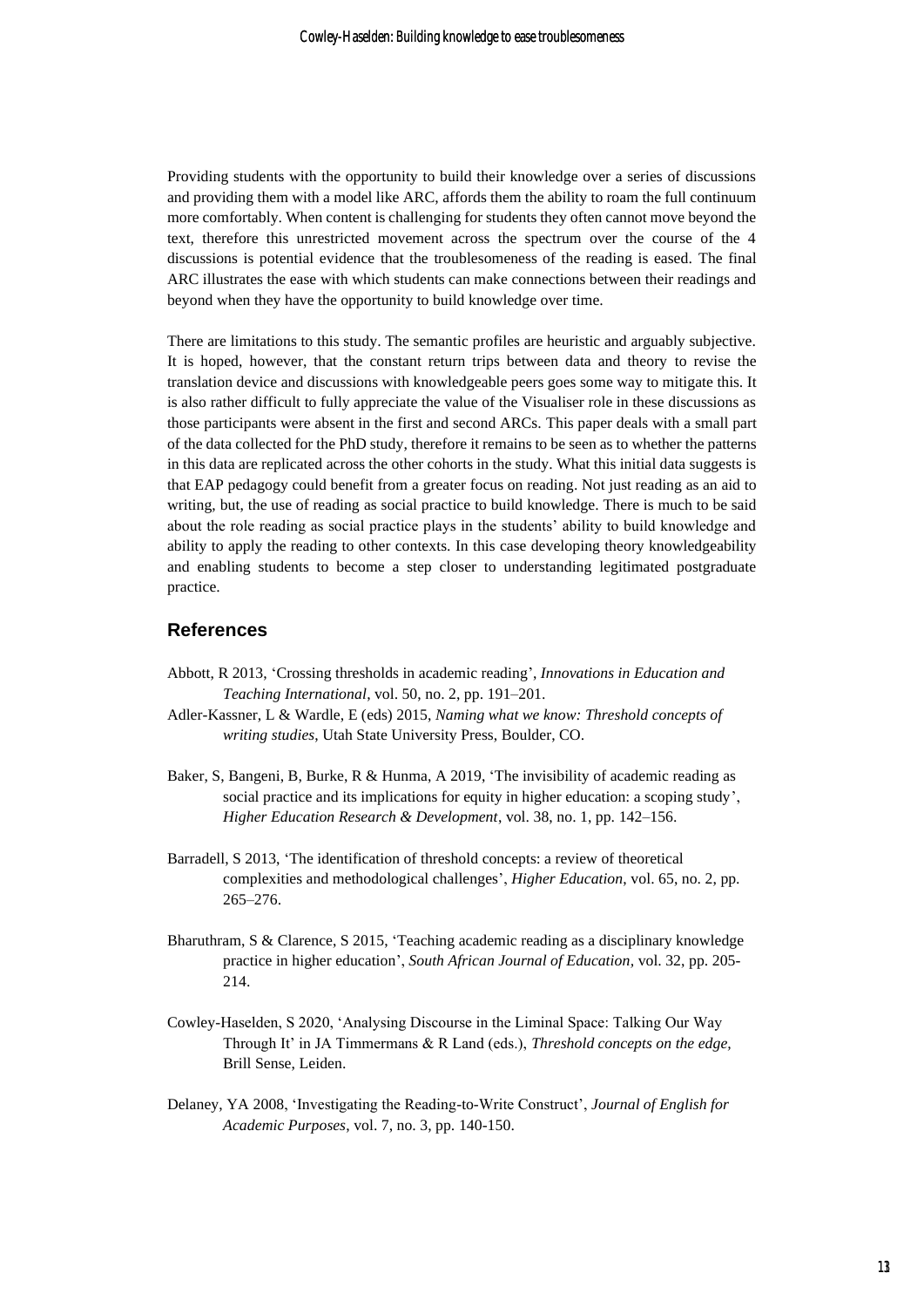- Dovey, T 2010, 'Facilitating writing from sources: A focus on both process and product', *Journal of English for Academic Purposes*, vol. 9, no. 1, pp. 45-60.
- Gebril, A & Plakans, L 2016, 'Source-based tasks in academic writing assessment: Lexical diversity, textual borrowing and proficiency', *Journal of English for Academic Purposes*, vol. 24, pp. 78-88.
- Hammond, M 2018, ''An interesting paper but not sufficiently theoretical': What does theorising in social research look like?' *Methodological Innovations*, vol. 11, no. 2, pp. 1-10.
- Hirvela, A & Du, Q 2013, '"Why am I paraphrasing?": Undergraduate ESL writers' engagement with source-based academic writing and reading', *Journal of English for Academic Purposes*, vol. 12, no. 2, pp. 87-98.
- Hodge, S, Atkins, L & Simons, M 2016, 'Towards an epistemically neutral curriculum model for vocational education: from competencies to threshold concepts and practices', *International Journal of Training Research*, vol. 14, no. 3, pp. 230–243.
- Hyland, K & Hamp-Lyons, L 2002, 'EAP: Issues and Directions', *Journal of English for Academic Purposes*, vol. 1, no. 1, pp. 1–12.
- *Introducing LCT* 2019a, Legitimation Code Theory, viewed 13 December 2019 <https://legitimationcodetheory.com/home/theory/introducinglct/>.
- Kiley, M 2009, 'Identifying threshold concepts and proposing strategies to support doctoral candidates', *Innovations in Education and Teaching International*, vol. 46, pp. 293– 304.
- Kiley, M 2015, 'I didn't have a clue what they were talking about': PhD candidates and theory. *Innovations in Education and Teaching International*, 52(1), pp. 52–63.
- Kiley, M & Wisker, G 2009, 'Threshold concepts in research education and evidence of threshold crossing', *Higher Education Research & Development*, vol. 28, pp. 431– 441.
- Land, R, Meyer, J, & Smith, J 2008, *Threshold Concepts within the Disciplines*. Sense, Rotterdam.
- Lea, MR & Street B 1998, 'Student writing in higher education: an academic literacies approach', *Studies in Higher Education*, vol. 23, no. 2, pp. 157-172.
- Mackey, A & Gass SM 2005, *Second Language Research Methodology and Design*. Taylor & Francis, New York.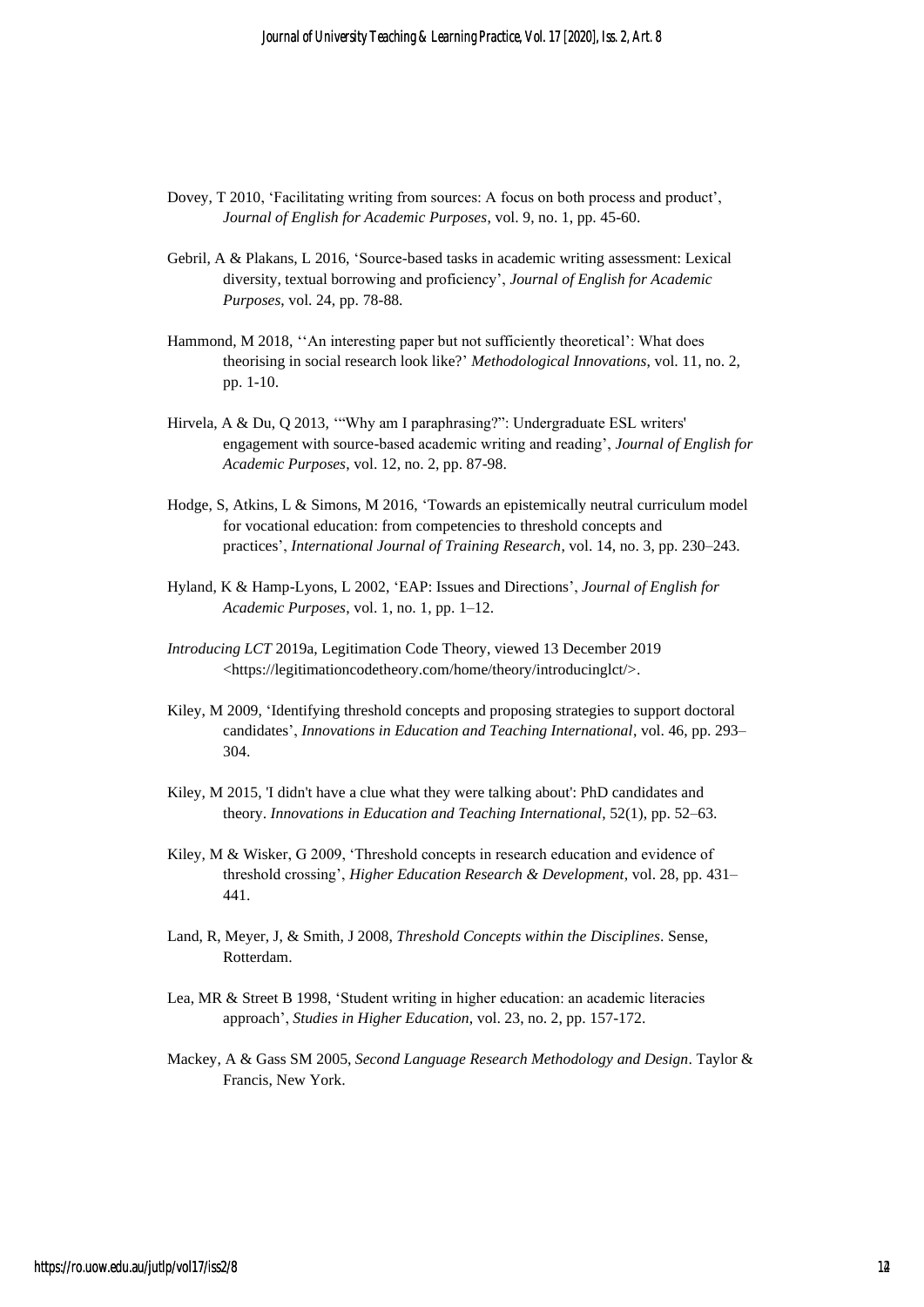- Marshall, A & Wagner, S 2019, 'A Way Through … Troublesome Knowledge: Student Research as Threshold Concept Practice', *Portal: Libraries and the Academy*, vol. 19, no. 3, pp. 393–406.
- Maton, K and Chen, R 2020 'Specialization codes: Knowledge, Knowers and Student Success' in JR Martin, K Maton & YJ Doran (eds.) *Accessing Academic Discourse* Routledge, London.
- Maton, K 2013, 'Making semantic waves: A key to cumulative knowledge-building', *Linguistics and Education*, vol. 24. pp. 8-22.
- Maton, K 2014, *Knowledge and knowers: Towards a realist sociology of education*, Routledge, London.
- Maton, K, Hood, S & Shay, S 2016, *Knowledge-building educational studies in legitimation code theory*. Routledge, Abingdon.
- McCulloch, S 2013, 'Investigating the reading-to-write processes and source use of L2 postgraduate students in real-life academic tasks: An exploratory study', *Journal of English for Academic Purposes*, vol. 12, no. 2, pp. 136-147.
- Meyer, JHF & Land, R 2005, 'Threshold concepts and troublesome knowledge (2): Epistemological considerations and a conceptual framework for teaching and learning', *Higher Education*, vol. 49 pp. 373–388.
- Meyer, J & Land, R 2012, *Overcoming Barriers to Student Understanding : Threshold Concepts and Troublesome Knowledge,* Routledge, London
- Nicola-Richmond, K, Pépin, G, Larkin, H & Taylor, C 2018, 'Threshold concepts in higher education: a synthesis of the literature relating to measurement of threshold crossing', *Higher Education Research & Development*, vol. 37, no. 1, pp. 101-114.
- Payant, C, McDonough, K & Uludag, P 2019, 'Predicting integrated writing task performance: Source comprehension, prewriting planning, and individual differences', *Journal of English for Academic Purposes*, vol. 40, pp. 87-97.
- QAA 2015, *Subject Benchmark Statement Master's Degrees in Business and Management*, QAA, viewed 12 December 2019, <https://www.qaa.ac.uk/docs/qaa/subjectbenchmark-statements/sbs-business-and-management-15.pdf?sfvrsn=1997f681\_16>.
- Ryan, M 2011, 'Improving reflective writing in higher education: a social semiotic perspective', *Teaching in Higher Education*, vol. 16, no.1, pp. 99–111.
- Seburn, T 2016, *Academic Reading Circles*, Createspace Independent Publishing Platform.
- *Semantics* 2019b, Legitimation Code Theory, viewed 13 December 2019 <https://legitimationcodetheory.com/home/theory/semantics/>.